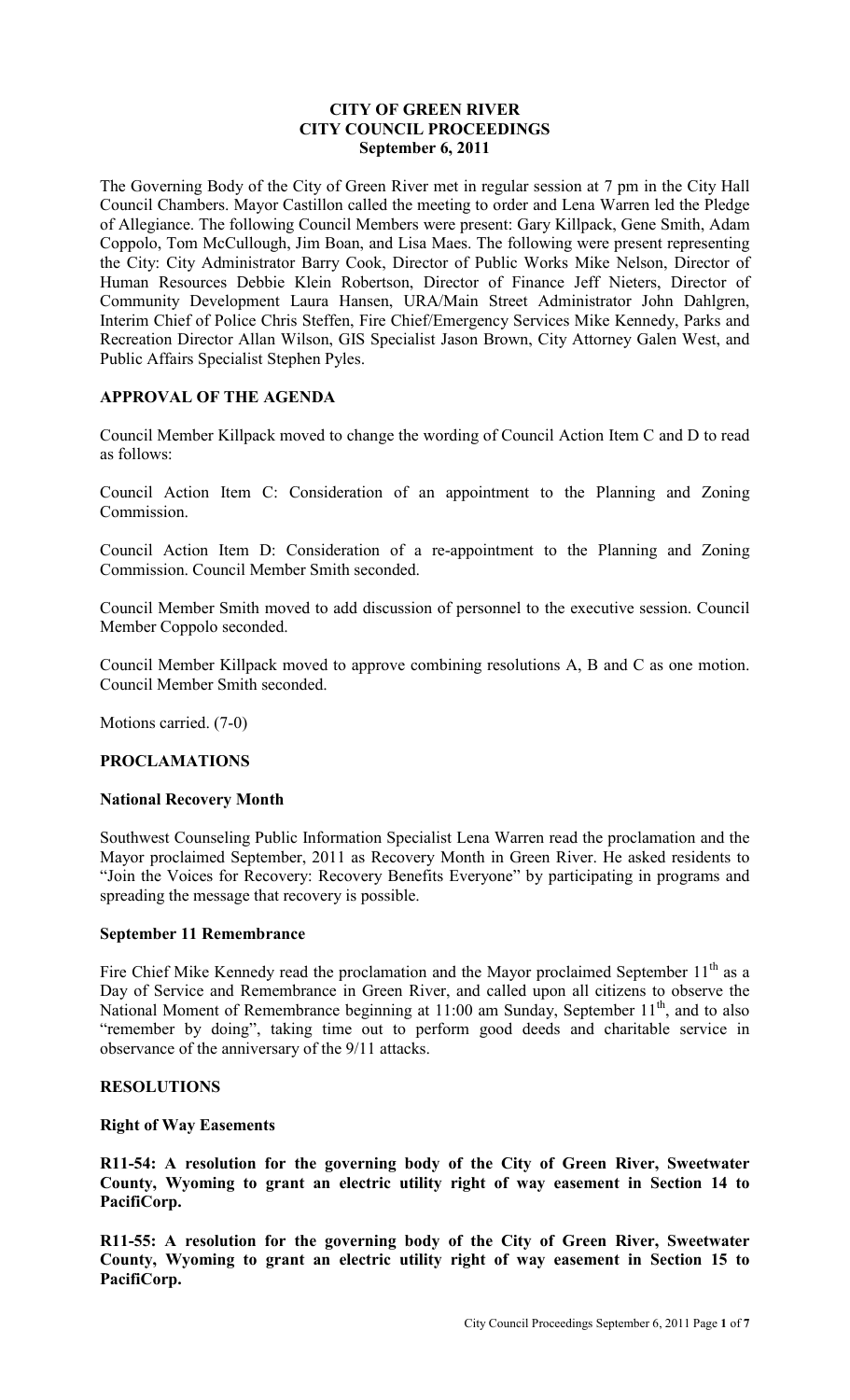# **R11-56: A resolution for the governing body of the City of Green River, Sweetwater County, Wyoming to grant an electric utility right of way easement in Section 23 to PacifiCorp.**

Council Member Killpack moved to approve all three resolutions collectively. Council Member Boan seconded. Motion carried. (7-0)

## **Performance Based Budgeting Project and Impact Fee Study**

**R11-57: A resolution for the governing body of the City of Green River, Wyoming, to approve a modification in expenditures in the General and Capital Project Funds for the performance based budgeting project and the impact fee study in the amount of \$75,000.** 

Council Member Smith moved to approve the resolution. Council Member Killpack seconded.

Mr. Cook said the impact fee analysis is being conducted to come up with a rate the city can charge for new subdivisions.

The performance based budgeting is based on the tasks that each department does. This helps show priorities within each department along with costs associated with them. He said projects are already budgeted.

Motion carried. (7-0)

## **Greenbelt Russian Olive/Tamarisk Control Project**

**R11-58: A resolution for the governing body of the City of Green River, Wyoming, to approve an increase in the Capital Projects Fund for the removal of Russian Olive Trees along the Greenbelt with grant funding in the amount of \$30,000; to accept the grant, and to approve the agreement from the Wyoming Game and Fish Commission.** 

Council Member Coppolo moved to approve the resolution. Council Member Maes seconded. Motion carried. (7-0)

## **Personnel Manual Revisions**

## **R11-59: A resolution for the governing body of the City of Green River, Wyoming, to amend the City's Personnel Manual.**

Council Member Killpack moved to approve the resolution. Council Member Maes seconded. Motion carried. (7-0)

Ms. Robertson said these changes were being recommended because of state and federal law requirements and to clarify wording.

Motion carried. (7-0)

## **Fundraising for URA/Main Street Agency**

**R11-60: A resolution authorizing the City Administrator and the City Treasurer to identify gross receipts of the URA-Main Street Agency and designate and earmark those funds for use by the URA-Main Street Agency.** 

Council Member Smith moved to approve the resolution. Council Member Killpack seconded. Motion carried. (7-0)

## **Dedication of a Public Right of Way in the Rancho Subdivision**

**R11-61: A resolution for the governing body of the City of Green River, Wyoming, dedicating public right of way.**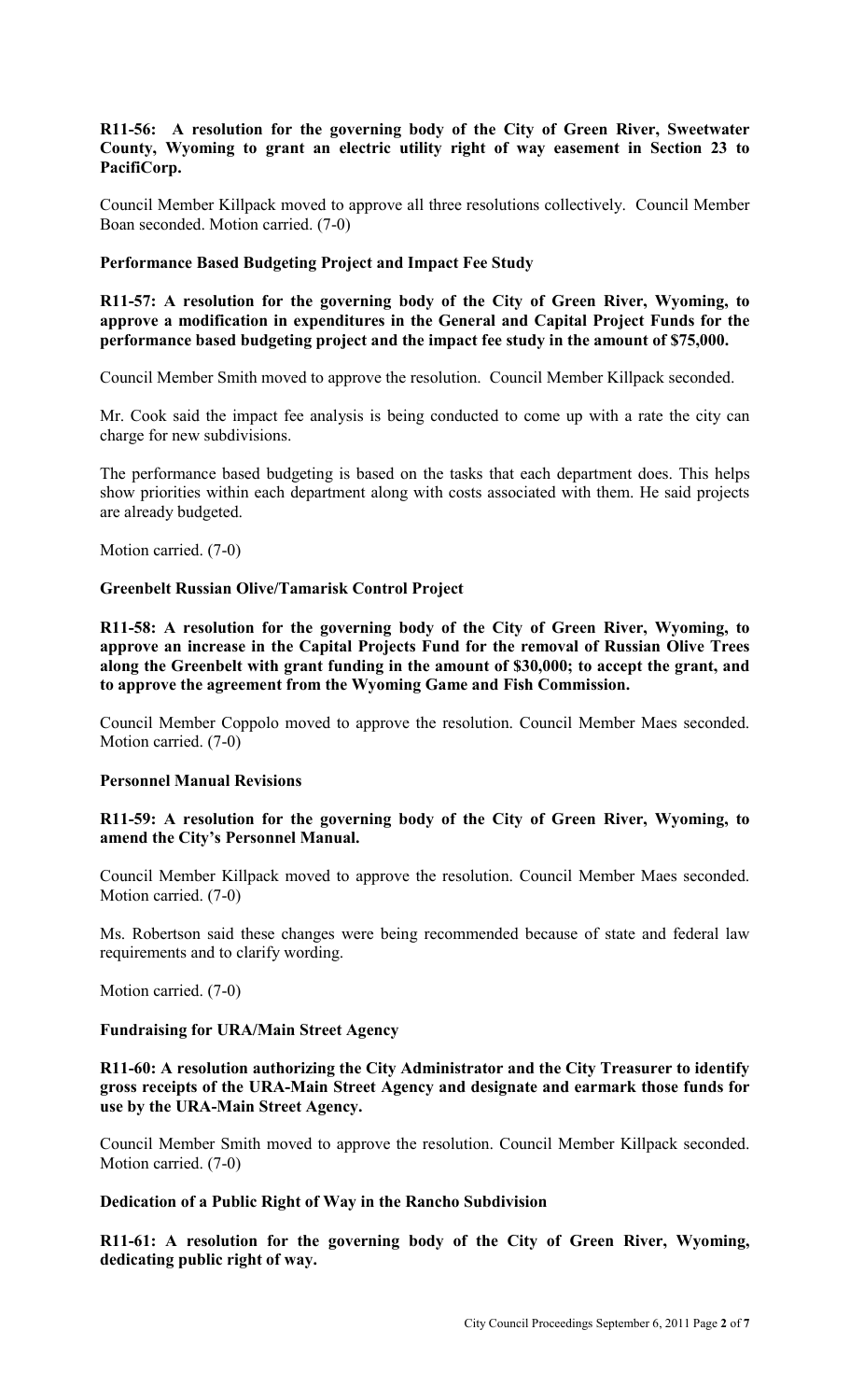Council Member Killpack moved to approve the resolution. Council Member McCullough seconded. Motion carried. (7-0)

## **National High School Rodeo Event**

**R11-62: A resolution for the governing body of the City of Green River, Wyoming, to approve an increase in the Capital Projects Fund for improvements to city facilities for the National High School Rodeo Association event to be held in Green River and Rock Springs the spring of 2012, in the amount of \$424,979; and to approve the submission of the city's application to the Wyoming State Loan and Investment Board.** 

Council Member Coppolo moved to approve the resolution. Council Member Maes seconded.

Council Member McCullough thanked the Mayor for working so hard to get the money for Green River.

Motion carried. (7-0)

# **Final Plat for River Cove Addition**

**R11-63: A resolution for the governing body of the City of Green River, Wyoming, approving and accepting the final Plat for the River Cove Addition as a subdivision in the City of Green River, Sweetwater County, Wyoming, submitted by Four Whatever Inc., covering a 8.98 acre tract of land situated in the east half of Section 35, Township 18 North, Range 107 West of the Sixth Principal Meridian, Green River, Sweetwater County, Wyoming.** 

Council Member Maes moved to approve the resolution. Council Member Smith seconded.

Council Member McCullough said he was concerned about residents in this area being able to access their homes if construction had to occur. He has spoken with Mr. Palmer and he understands there are alleys on both sides that people can use if needed, so he is fine with the subdivision.

Community Development Director Laura Hansen said the final plans have been submitted and they have complied with all the city's ordinances.

She made some minor revisions to the resolution. It now reads as follows: Whereas, the Developer has submitted a letter of Agreement and a Performance Bond dated August 31, 2011 in the amount totaling \$405,000 to guarantee the installation of the necessary public facilities required within the Subdivision Regulations of the City of Green River, and as shown on the Construction Drawings and Cost Estimate as approved by the City's Engineer on August 31, 2011.

Council Member Smith said he is very glad to see this finally happening.

Motion carried. (7-0)

#### **Dedicating a Public Sewer Easement in the River Cove Addition**

**R11-64: A resolution for the governing body of the City of Green River, Wyoming, dedicating a public sewer easement.** 

Council Member Coppolo moved to approve the resolution. Council Member McCullough seconded. Motion carried. (7-0)

## **COUNCIL ACTION ITEMS**

#### **Memorandum of Agreement for BLM Sections 10 & 12**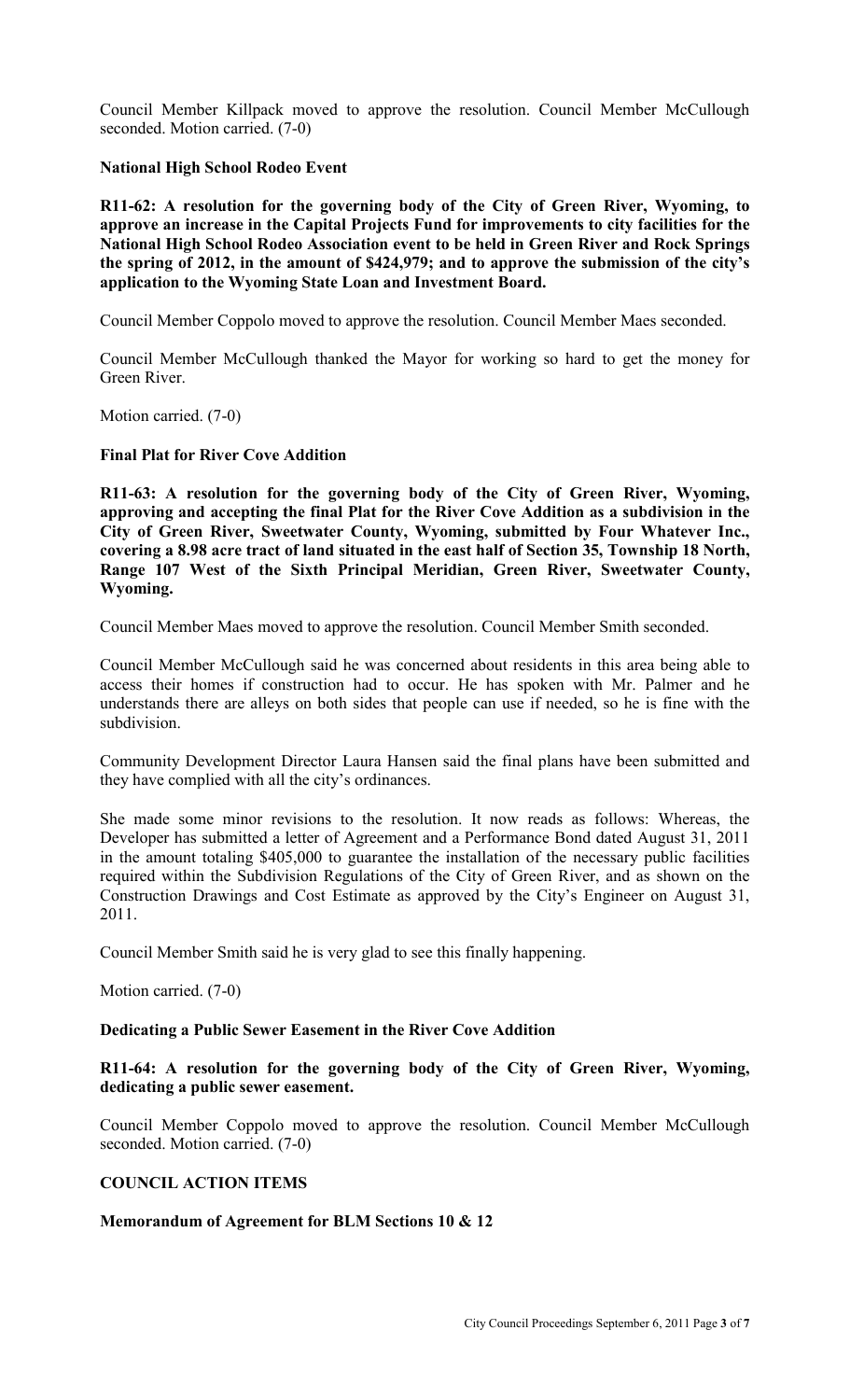Council Member Boan moved to authorize the Mayor to sign the Memorandum of Agreement between the Bureau of Land Management, the Wyoming State Historic Preservation Officer and the City of Green River. Council Member Maes seconded.

Mr. Cook said the MOA addresses the railroad grade on Section 12. This was historically marked, and this designates it as a railroad grade area.

Motion carried. (7-0)

## **Energy Efficiency Lighting Project**

Council Member Maes moved to authorize the Mayor to sign the agreement for engineering services with Uinta Engineering & Surveying, Inc. to assist the City of Green River in the design phase, the bidding process and the construction phase of the Energy Efficient Lighting Project for the city facilities. Council Member Killpack seconded. Motion carried. (7-0)

## **Appointment to the Planning and Zoning Commission**

Council Member Killpack moved to confirm the Mayor's appointment of Tom Christiansen to the Planning and Zoning Commission for a three-year term. Council Member McCullough seconded. Motion carried. (7-0)

## **Re-appointment to the Planning and Zoning Commission**

Council Member Smith moved to confirm the Mayor's re-appointment of Mike Curtis to the Planning and Zoning Commission. Council Member Coppolo seconded.

Council Member McCullough thanked the volunteers that serve on the boards.

Motion carried. (7-0)

### **Billboard Contract with Lamar Signs**

Council Member Killpack moved to approve the contract with Lamar Signs for \$13,480 for two billboards along I-80. Council Member McCullough seconded.

Council Member Boan said the one in Evanston is invisible to people. He does not think it should be purchased. He feels the city could find a better one to advertise on.

Mr. Dahlgren said he has spoken with Jenessa Bartlett and she said that billboard was effective.

Council Member Coppolo moved to table the motion.

Council Member Maes said she would like to see the city's website listed on the billboard.

Mr. Dahlgren said they looked into putting the website on the billboard. The problem with adding the website is it clutters the ad and it too small to read.

Council Member Boan said he agrees that the website should be included. It could bring more people to the city.

Council Member McCullough asked if there were any other billboards available.

Mr. Dahlgren said these were the only two available at this time.

Council Member Killpack said he likes the design and he does not feel it would help if the website was on there.

Council Member Smith said he likes the billboards, and doesn't have a problem with adding the website.

Council Member Boan said the signs are great but he wants the website on there.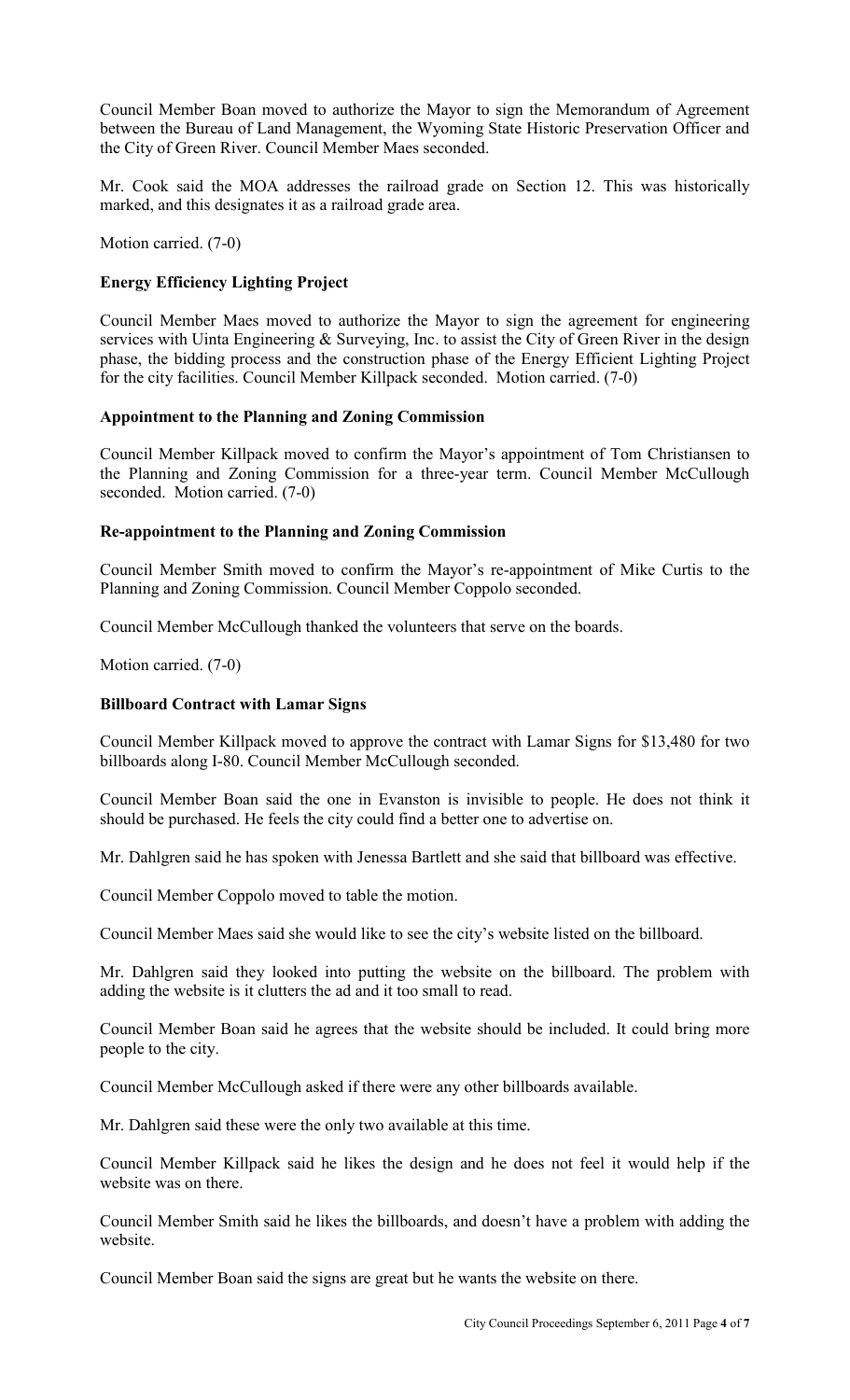Motion carried. (7-0)

# **Sweetwater County's Countywide Consensus Block Grant**

Council Member Coppolo moved to approve Sweetwater County's resolution for the Countywide Consensus Block Grant Funding. Council Member Boan seconded. Motion carried.  $(7-0)$ 

# **Appointments to the Urban Renewal/Main Street Agency Board**

Council Member Smith moved to confirm the Mayor's appointments of Michael Brown (*5-year term*), Erin Kenney (*4-year term*), Deborah Alvarez (*3 year term*), and Cathie Hughes (*1-year term*) to the URA/Main Street Agency Board. Council Member Maes seconded.

The Mayor thanked everyone who had come forward to serve on the board.

Motion carried. (7-0)

# **CONSENT AGENDA**

Council Member Killpack moved to approve the following consent agenda items. Council Member McCullough seconded. Motion carried (6-1) with Council Member Coppolo voting no.

- Authorization to write off uncollectable account balances from Accounts Receivable in the amount of \$356.50
- The horse corral leases with Patrick and Tonya Gomez for corral #51, with Tomas Munoz for corral #113, and Steven Munoz for corrals #105 & 106
- Authorization for Tommy Upp to remove a child's desk from the city landfill
- Authorization for the Fire Department to apply for an Assistance to Firefighters grant in the amount of \$204,000 for new turn out gear and WYOLINK compatible portable radios
- The extension of the original contract with Electrical Connections, Inc., to provide electrical services to the City of Green River, for an additional one year period
- The purchase agreement with Kyle Ashley of NRG Plus, Inc. for the sculpture "Suspended" in the amount of \$7,000
- The contract with Green River Chamber of Commerce for the Disney Institute training session in the amount of \$2,000 and authorization for the Mayor to sign said contract
- The agreements with USA Technologies to process electronic transaction at the water salesman, pending any changes from legal counsel
- The submittal and receipt of, if awarded, and pending legal review, a \$21,800 grant proposal to the Fish, Wildlife and Plant Conservation Resource Management for the Riparian Greenbelt Russian Olive/Tamarisk Control and Nature Tree/Shrub Rehabilitation Project in the Parks and Recreation Department
- The Work Order Agreement from JFC to complete surveying work on the South Side Water Expansion Project for an estimated amount of \$1,800 based on JFC's hourly rate schedule
- Minutes for: August 9, 2011 Workshop, August 16, 2011 Council
- Financial Reports and Payment of Bills:<br>Prepaid Invoices =  $$145,661.64$ Pre-authorization Payments = \$755,000.00 Payroll Expenditures = \$732,202.69

Outstanding Invoices =  $$492,558.02$ 

# **CITY ADMINISTRATOR'S REPORT**

Mr. Cook said a consultant has been chosen for the Comp Plan so it will be moving forward.

He discussed the agenda for the September 13, 2011 workshop.

## **Southside Water Project Update**

Jackman Construction has requested to begin construction on Friday, September 9, 2011 on the intersections of Bridger and Hitching Post and Hitching Post and Windriver. They will be doing water improvements on both. According to the contract they are required to have two crews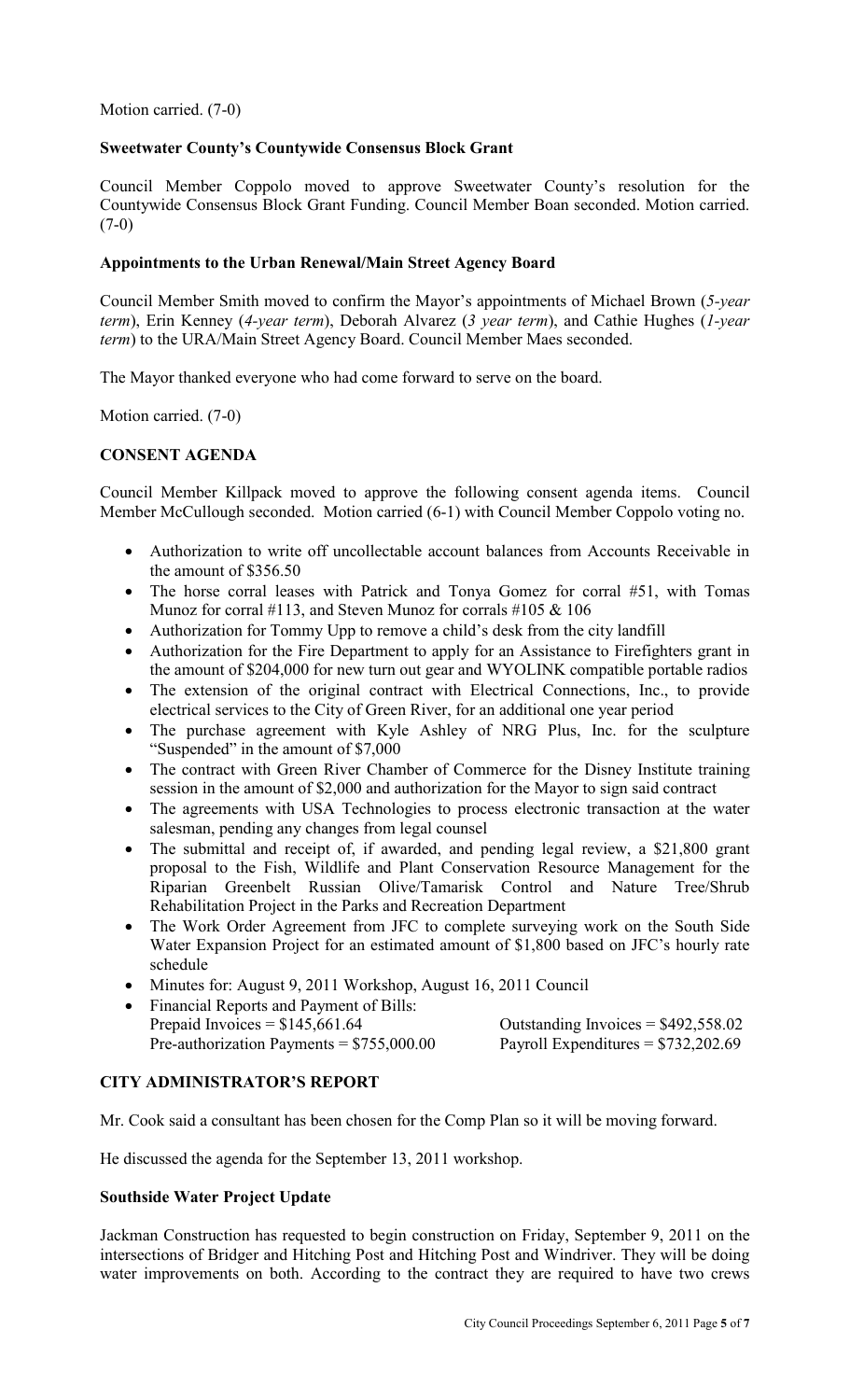working simultaneously. Jackman Construction has not had a full crew for the South Side Water Project so far, so staff is very concerned about the traffic flow.

# **CITY ATTORNEY'S REPORT**

Mr. West had nothing to report.

## **MAYOR AND COUNCIL REPORTS**

Council Member Boan asked Mr. West what the status is on the random drug testing policy.

Mr. West said council should have the memorandum prior to the next council meeting.

Council Member Smith thanked the volunteers who serve on the boards. He said the Disney Training is for many groups of people and it would benefit all who attend.

Council Member McCullough said there are laws against people shooting guns and other things within city limits, but a person can go into their backyard and discharge a compound bow. He said this does not make sense. He would like to discuss the issue at a workshop.

Council Member Coppolo said they need to address more than just a compound bow. There are all types of bows and all need to be addressed.

Council Member Maes said she is amazed that a paintball gun cannot be discharged but a bow can. They need to do something before someone gets hurt.

She also thanked the volunteers that serve on boards.

Council Member Boan said he does not think a council member should give up their ideas on what they find important if the rest of the council disagrees with them. They should keep trying and researching their idea.

Council Member Killpack thanked the volunteers for their willingness to serve the community.

He asked if there are any legal actions that the city can take to try to stop the behavior of a construction company.

Mr. West said there are some things that are being documented and will continue to be. Short of declaring a breach of contract and kicking the contractor off the job site, nothing really can be done. He thinks it is best to document what is happening and go from there.

Mr. Cook said the contractor is currently forty days behind schedule. Staff will continue documenting the issues and assessing liquidated damages.

Mr. West said he knows this is frustrating for everyone but the matter is being dealt with.

The Mayor said the Child Development Center received a Memorandum of Understanding and legal council will be looking into it. The CDC is requesting the release of the money to pay off the building in Rock Springs.

At the workshop last week, council discussed the Tomahawk and it should be on track.

The Fire Department will be hosting a 9/11 Remembrance event at Fire Station #2 at 7:45 am.

There will be another 9/11 Remembrance event in Rock Springs at the Western Wyoming Community College at 2:00 pm.

He encouraged staff to attend the Disney training on September 27, 2011.

# **ADJOURN TO EXECUTIVE SESSION**